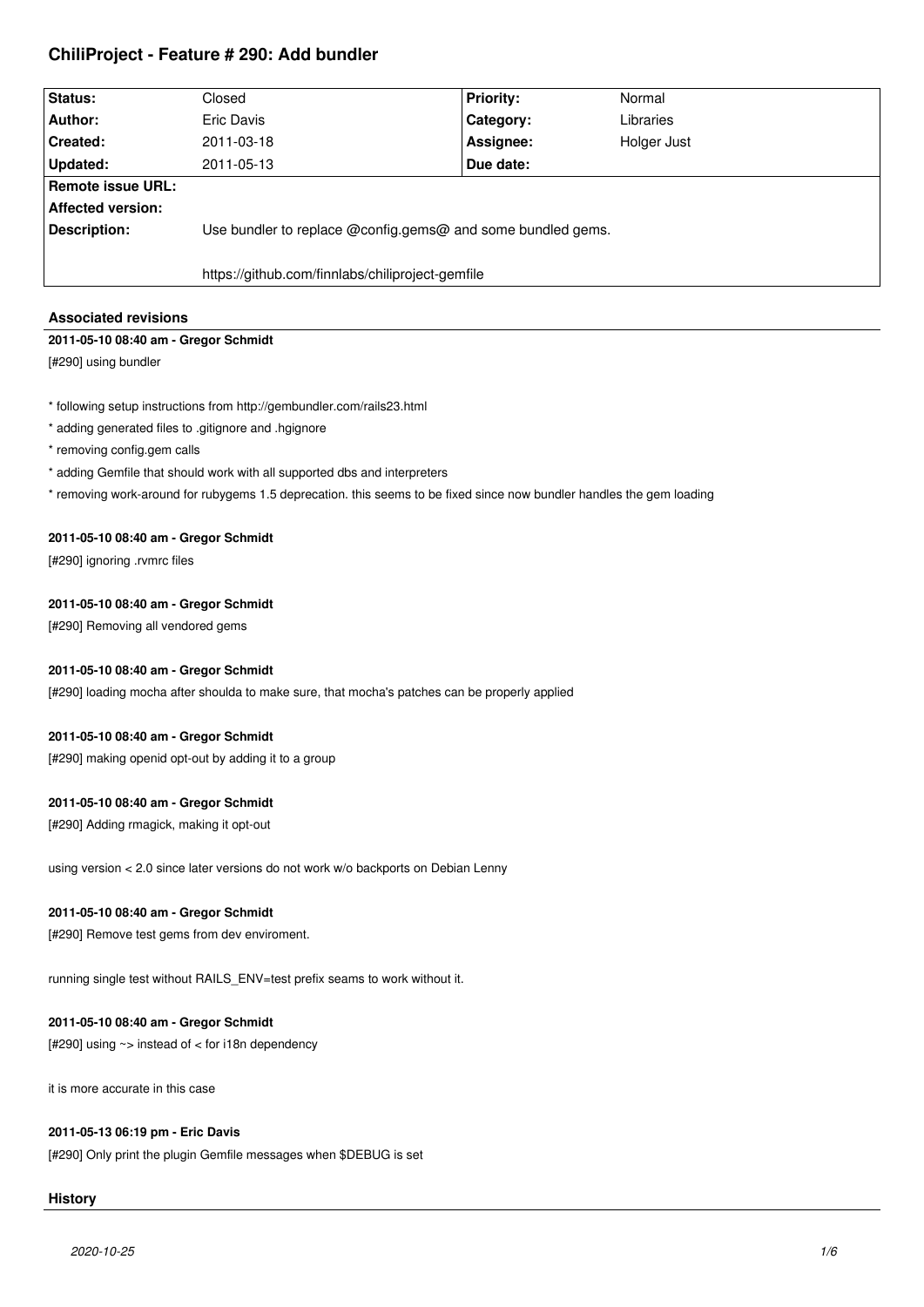#### **2011-03-19 03:22 pm - Holger Just**

@Gregor: Thanks for your pull request at https://github.com/chiliproject/chiliproject/pull/29.

A few things that occurred to me:

- \* @rmagic@ is missing.
- \* @ruby-openid@ is required unconditionally.

It might be a good idea to have optional gems in it own group each, so that people can decide which features they want. This could be supported by a installation rake task (or a simple script) which interactively asks the user which gems/groups she likes to install and sets up bundler properly. What you you think?

#### **2011-03-19 03:26 pm - Gregor Schmidt**

Pull request is at https://github.com/chiliproject/chiliproject/pull/29

I am planning to update the ci script accordingly and let it run on http://ci.nach-vorne.eu. Will also try to test it with multiple RubyGems versions. I mainly opened the pull request, so that others can test it as well.

In order to use it, you need to

<pre> gem install bundler bundle install </pre>

This will install all supported db adapters. If you don't want to install one of them, you can call

<pre> bundle install --without postgres mysql mysql2 </pre>

The @--without@ parameter is sticky, i.e. it will be stored in @./.bundle@. Subsequent calls to bundle install will reuse these parameters, w/o the need to call them explicitly.

Using redmine will most likely happen as usual, i.e. @rake@ and @script/\*@ will most likely work as expected. If you are running into strange errors, prefix your commands with @bundle exec@.

<pre> bundle exec rake db:migrate db:migrate:plugins bundle exec script/server </pre>

Please let me know if anything weird happens.

Gregor

## **2011-03-19 04:02 pm - Gregor Schmidt**

\*Note to self\*: Need to evaluate @gem@ calls in

<pre>

vendor/plugins/open\_id\_authentication/init.rb

5: gem 'ruby-openid', '>=2.1.4'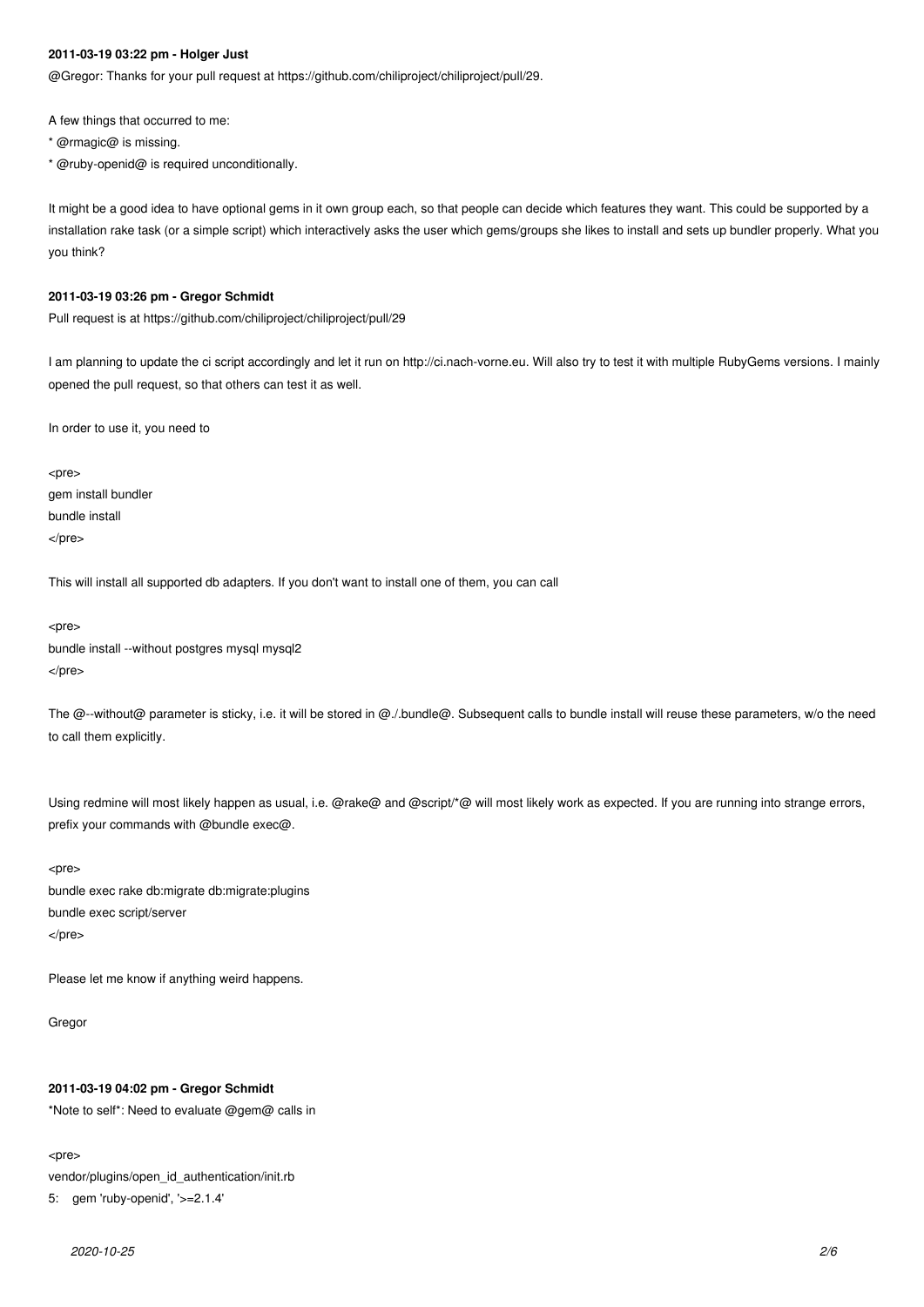vendor/plugins/open\_id\_authentication/test/test\_helper.rb

13:gem 'ruby-openid'

</pre>

# **2011-03-19 04:08 pm - Gregor Schmidt**

\*Note to self\*: Need to evaluate, if we should automatically load .gemspecs in plugin dirs

# **2011-03-19 07:35 pm - Eric Davis**

Holger Just wrote:

> This could be supported by a installation rake task (or a simple script) which interactively asks the user which gems/groups she likes to install and sets up bundler properly. What you you think?

I like that idea but we should talk separately about it. There was an app that did a "one click install" I've been wanting to copy.

# Gregor and Holger:

Since I have no experience with bundler, I'd defer to your expertise here. As long as I can easily install, add more dependencies from a plugin, and can define local dependencies I'd be happy. (We might need to allow a local bundler file for local depends. Like how @config/additional\_environment.rb@ is loaded.)

# **2011-03-19 09:11 pm - Gregor Schmidt**

Holger Just wrote:

> \* @rmagic@ is missing.

> \* @ruby-openid@ is required unconditionally.

The pull request was updated accordingly.

> It might be a good idea to have optional gems in it own group each, so that people can decide which features they want. This could be supported by a installation rake task (or a simple script) which interactively asks the user which gems/groups she likes to install and sets up bundler properly. What you you think?

This 'script' needs to run without any dependencies. At that point, you just have Ruby, RubyGems and bundler installed. That's it. It's a pitty, that bundler does not allow to deactivate optional groups by default, but I think it could also work without a separate script. Let's see. I hope well get some feedback while bundler sits in the unstable branch.

**Gregor** 

# **2011-03-19 09:16 pm - Gregor Schmidt**

Eric Davis wrote:

> Since I have no experience with bundler, I'd defer to your expertise here. As long as I can easily install, add more dependencies from a plugin, and can define local dependencies I'd be happy. (We might need to allow a local bundler file for local depends. Like how @config/additional\_environment.rb@ is loaded.)

Currently, you may add dependencies from within plugins by simply putting a Gemfile into your plugin directory. We are using this technique at Finnlabs for some time now and, although not perfectly the way bundler was intended to be used, it works quite ok. As I noted above, I plan to investigate the use of @gemspec@s from within the plugins as well. Although they are i bit more difficult to write, the should provide more flexibility when it comes to partially conflicting dependencies.

I hope, that this will be covered by some How-Tos, once it is released (ref #292).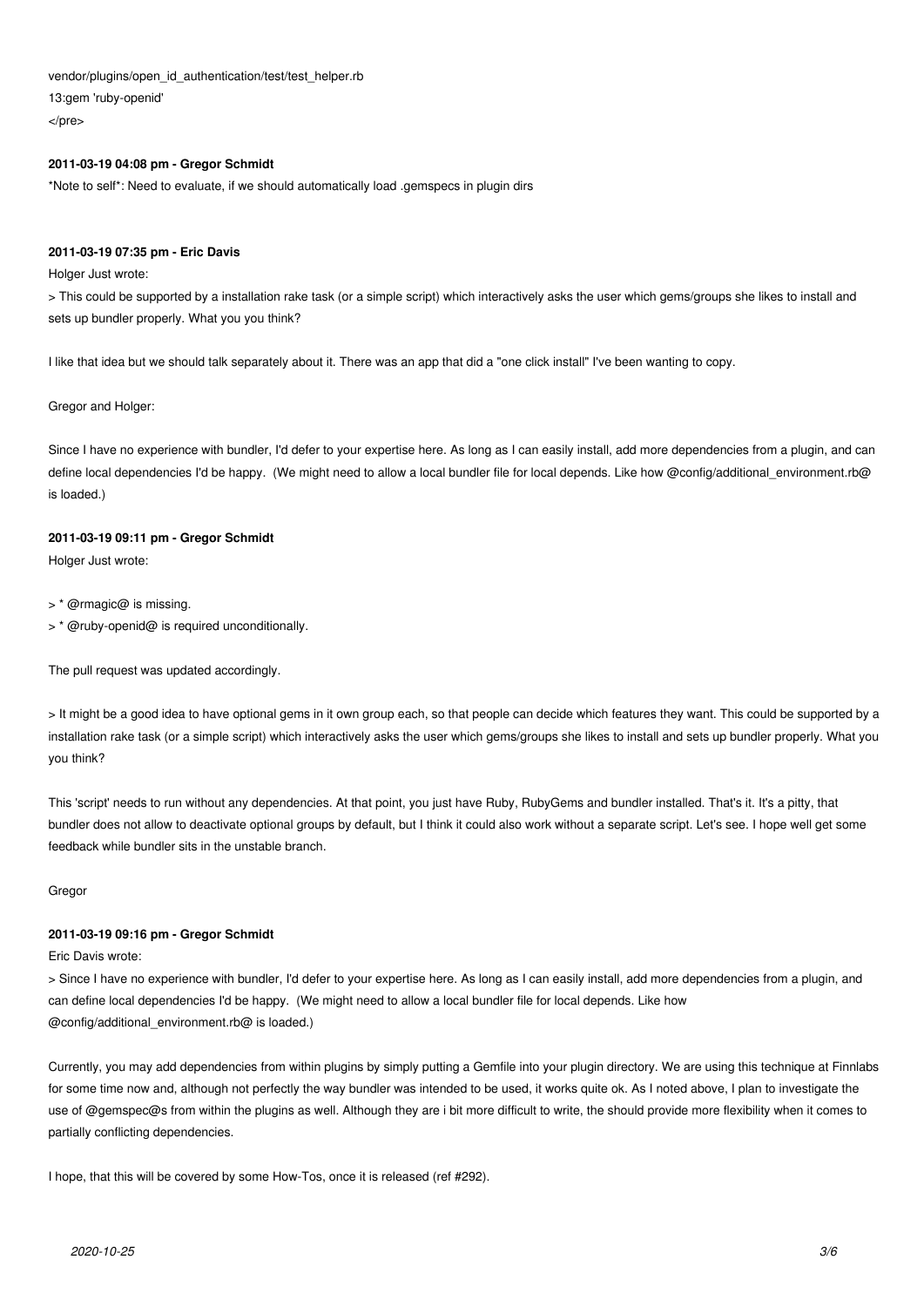#### **2011-03-19 09:33 pm - Gregor Schmidt**

\*Note to self\*: Consider removing the test gems from the development environment.

Adding them, like it is done today, allows us to write:

<pre>

ruby test/units/user\_test.rb </pre>

without prefixing it with @RAILS\_ENV=test@. On the other hand it results in nasty test output when shutting down the dev server and probably other things as well:

<pre>

\$ script/server

[...]

^C[2011-03-19 22:31:38] INFO going to shutdown ... [2011-03-19 22:31:38] INFO WEBrick::HTTPServer#start done. Exiting Loaded suite script/server Started

Finished in 0.000307 seconds.

0 tests, 0 assertions, 0 failures, 0 errors

</pre>

### **2011-03-22 12:00 pm - Balazs Nagy**

Test gems are available in development mode for a reason: it allows you to access generators in rails3, and to access test frameworks (which will switch to test environment before loading Rails environment). We can say it's a convenience feature.

## **2011-03-22 04:24 pm - Rodrigo Rosenfeld Rosas**

Eric Davis wrote:

> ...

>

> I like that idea but we should talk separately about it. There was an app that did a "one click install" I've been wanting to copy.

Hi Eric,

I've worked on a Chef recipe to install Gitorious, which is much more complicate than installing Redmine/ChiliProject. Maybe we could think in maintaining some Chef cookbook for installing ChiliProject, instead of a one-click install. What do you think?

#### **2011-03-22 04:30 pm - Holger Just**

Rodrigo Rosenfeld Rosas wrote:

> Maybe we could think in maintaining some Chef cookbook for installing ChiliProject, instead of a one-click install. What do you think?

Most of the people here are more in Puppet's camp. But I'm with you, as I thought about that too :) Could you please head over to the forums for discussing this to not become OT in this issue.

However, recipes for the different popular configuration management systems are nice and all, but do not replace a well thought out basic deployment strategy. Both sides could help each other though :)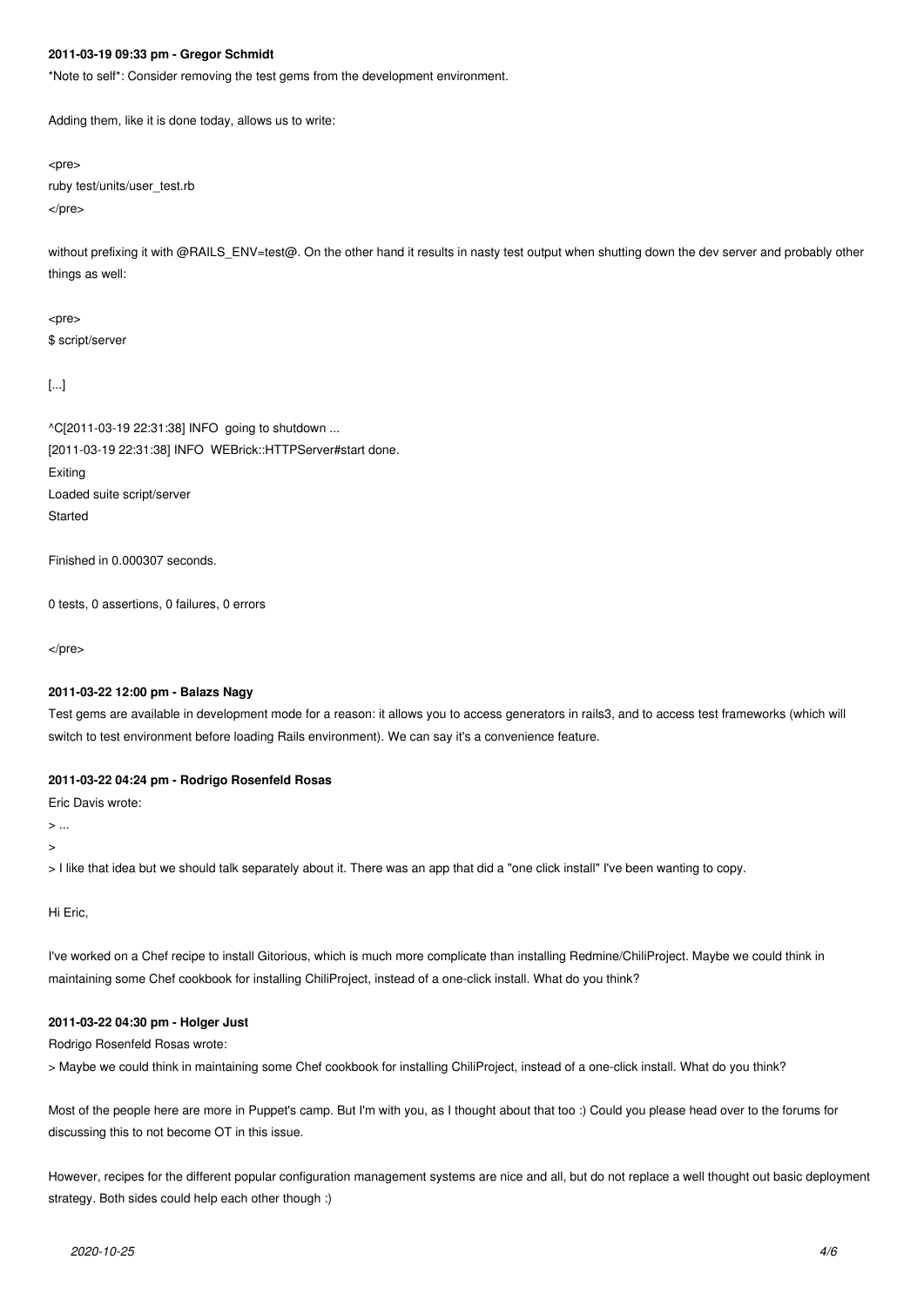#### **2011-04-06 09:56 pm - David Kowis**

http://gembundler.com/rails23.html

This might be of use, if it hasn't been encountered yet.

#### **2011-05-06 10:01 pm - Eric Davis**

Gregor and Holger:

What else do we need for this? I'm thinking it might be good to add what we have now and change it as we need to support other environments.

#### **2011-05-07 07:53 am - Holger Just**

I vote for adding bundler rather sooner than later into unstable and fix any remaining issues there.

The only thing we still need to decide on is the status of Ruby 1.8.6. I know Gregor spent some time to find gem versions which work with 1.8.6 through 1.9.2, which was sometimes a PITA.

After reading again through the "README":https://github.com/finnlabs/chiliproject-gemfile/blob/master/README, it might be a good idea to have a common Gemfile which handles the most common / Supported cases (i.e. Ruby >= 1.8.7, recent libraries) and ship some Gemfiles for other systems (Debian Lenny, Ruby 1.8.6 users, ...), or at least document the required changes somewhere.

We could also introduce something like @./configure@ which generates our Gemfile :)

#### **2011-05-08 05:20 pm - Felix Schäfer**

Holger Just wrote:

> I vote for adding bundler rather sooner than later into unstable and fix any remaining issues there.

Agreed.

> The only thing we still need to decide on is the status of Ruby 1.8.6. I know Gregor spent some time to find gem versions which work with 1.8.6 through 1.9.2, which was sometimes a PITA.

>

> After reading again through the "README":https://github.com/finnlabs/chiliproject-gemfile/blob/master/README, it might be a good idea to have a common Gemfile which handles the most common / Supported cases (i.e. Ruby >= 1.8.7, recent libraries) and ship some Gemfiles for other systems (Debian Lenny, Ruby 1.8.6 users, ...), or at least document the required changes somewhere.

Yay for documentation for "edge-cases", IIRC we already decided 1.8.6 would be supported "if possible" in 2.0, "if possible" meaning "coming with docs about the necessary changes if not", which IMHO fits this case.

> We could also introduce something like @./configure@ which generates our Gemfile :)

Are you out of your mind? O\_o

# **2011-05-08 09:21 pm - Gregor Schmidt**

I would be happy if bundler was added to unstable. Most work needs to go into documentation, for developers, plugin authors and adminstrators. I'm not good at that part, that's why it didn't happen yet.

From the code side there the following topics are still open:

- \* Test the branch with Rails 2.3.11 and maybe rebase the pull request to ease merging
- \* Evaluate the usage of .gemspec files for specifying dependency of plugins
- \* Evaluate adding something like additional environment.rb to easily add local dependency that neither belong to CP itself nor to any plugin

And finally, I need to update finnlabs/chiliproject-ci once, the pull request was accepted.